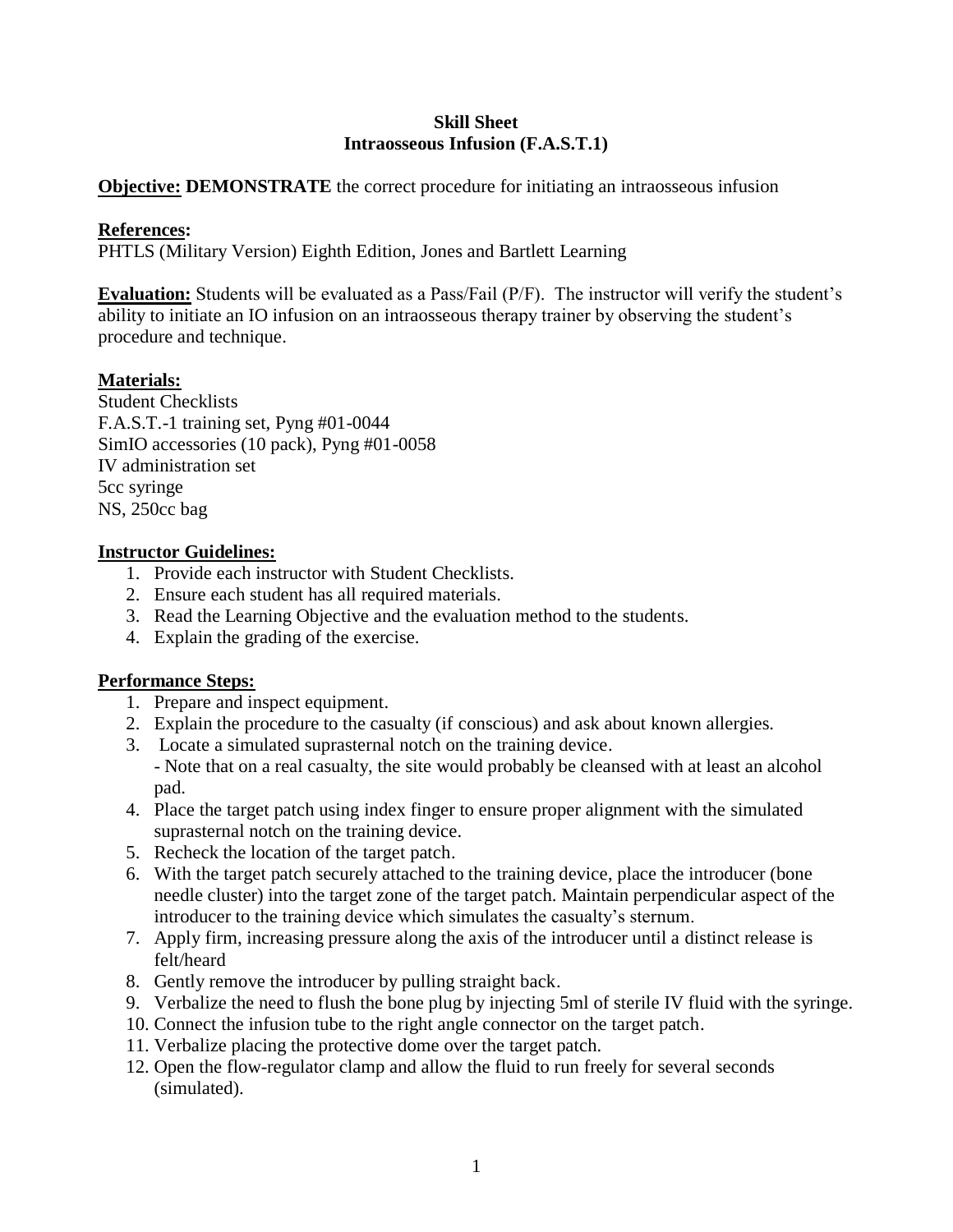- 13. Discontinue the infusion and disconnect the tubing from the infusion needle.
- 14. Pull straight out on the short connecting tube to remove the needle from the training device. (Removal would not generally be done in the field.)
- 15. Note that, if tactically feasible, the procedure would be documented on the appropriate medical form.

| <b>Task</b>                                                                                                                                                    |       | <b>Completed</b> |       |  |
|----------------------------------------------------------------------------------------------------------------------------------------------------------------|-------|------------------|-------|--|
|                                                                                                                                                                | 1st   | 2nd              | 3rd   |  |
| Prepared and inspected equipment.                                                                                                                              | P / F | P / F            | P / F |  |
| Explained the procedure to the instructor, in lieu of a casualty,<br>and mentioned the need to inquire about known allergies.                                  | P / F | P / F            | P / F |  |
| Specified a location on the training device to represent the<br>suprasternal notch.                                                                            | P / F | P / F            | P / F |  |
| Placed the target patch using an index finger to ensure proper<br>alignment with the pretend sternal notch on the training device.                             | P / F | P / F            | P / F |  |
| Rechecked the location of the target patch.                                                                                                                    | P / F | P / F            | P / F |  |
| Placed the introducer into the target zone of the target patch;<br>maintained perpendicular aspect of the introducer to the<br>training device's flat surface. | P / F | P / F            | P / F |  |
| Applied firm, increasing pressure along the axis of the<br>introducer until a distinct release was felt/heard.                                                 | P / F | P / F            | P / F |  |
| <b>WARNING:</b> Extreme force, twisting or jabbing of the introducer must be avoided.                                                                          |       |                  |       |  |
| Gently removed the introducer by pulling straight back.                                                                                                        | P / F | P / F            | P / F |  |
| Flushed the infusion tube with 5 ml of sterile saline to remove<br>the bone plug.                                                                              | P / F | P / F            | P / F |  |
| Connected the infusion tube to the right angle connector on the<br>target patch. Placed protective dome over target patch.                                     | P / F | P / F            | P / F |  |
| Opened the flow-regulator clamp and allowed the fluid to run<br>freely for several seconds.                                                                    | P / F | P / F            | P / F |  |
| Removed the IV tubing and infusion needle.                                                                                                                     | P / F | P / F            | P / F |  |
| Mentioned documentation of the procedure on the appropriate<br>medical form.                                                                                   | P / F | P / F            | P / F |  |

#### **Initiate an Intravenous Infusion (F.A.S.T.1)**